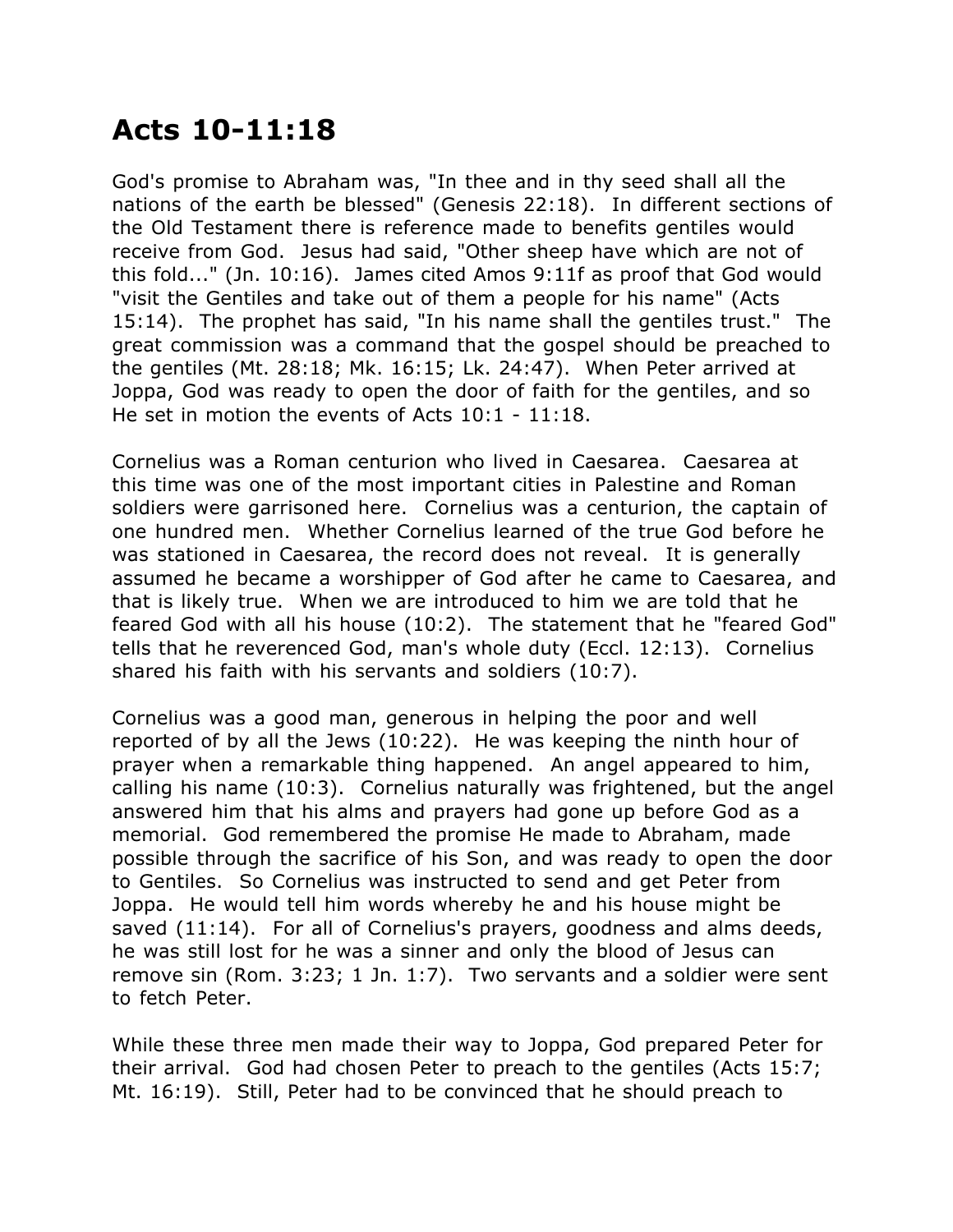Cornelius. At noon-time Peter was praying on a housetop. He fell into a trance and saw a great sheet let down from heaven wherein were found all manner of four footed beasts, creeping things and fowls of the air. A voice commanded, "Arise, Peter, slay and eat," but Peter said, "Not so, Lord, for I have never eaten anything common or unclean." Again the voice spoke, "What God hath cleansed, make not thou common" (Acts 10:9-16). Three times this was done and then Peter was left alone to ponder the significance of the vision he had seen. Soon the three men Cornelius had sent arrived in Joppa and made their way to the house of Simon the tanner. The Spirit informed Peter that "...three men seek thee. But arise and get thee down and go with them, nothing doubting for I have sent them" (10:19f). Peter obeyed, and after lodging them for the night, the next day went with them to Caesarea.

When Peter, the six brethren he carried with him, the two servants and soldier sent by Cornelius arrived at Cornelius's house, he found a large company of people gathered there. Cornelius fell at Peter's feet to worship him and was immediately commanded, "Stand up, I myself am also a man" (Acts 10:25f). How unlike those who claim to be successors of Peter who, today, accept without protest the reverence and adoration of men! Cornelius was asked, "Why have you sent for me?" to which question Cornelius rehearsed the events of days earlier. Then Cornelius said, "Forthwith therefore I sent for thee and thou has well done that thou art come. Now therefore we are all here present in the sight of God to hear all things that have been commanded thee of the Lord" (Acts 10:33).

The meaning of the vision Peter had seen and was perplexed about now was abundantly clear. Already he had said, "Ye yourselves know how it is an unlawful thing for a man that is a Jews to join himself or come unto one of another nation, and yet unto me hath God showed that I should not call any man common or unclean" (10:28). Now he says "Of a truth I perceive that God is no respector of persons, but in every nation he that feareth him and worketh righteousness is accepted of him" (10:34f). Peter opened his mouth and began to preach the gospel. Scarcely had he begun until the Holy Sprit fell on Cornelius and his household and they spoke with tongues (10:44:ff). The six brethren whom Peter had brought were amazed, just as people on Pentecost were, when they heard them speak with new tongues. Speaking the saving words to them, Peter concluded, "Can any man forbid the water that these should not be baptized who have received the Holy Ghost as well as we?" (10:47). None could. Peter commanded Cornelius and his household to be baptized in the name of Jesus Christ and continued certain days with